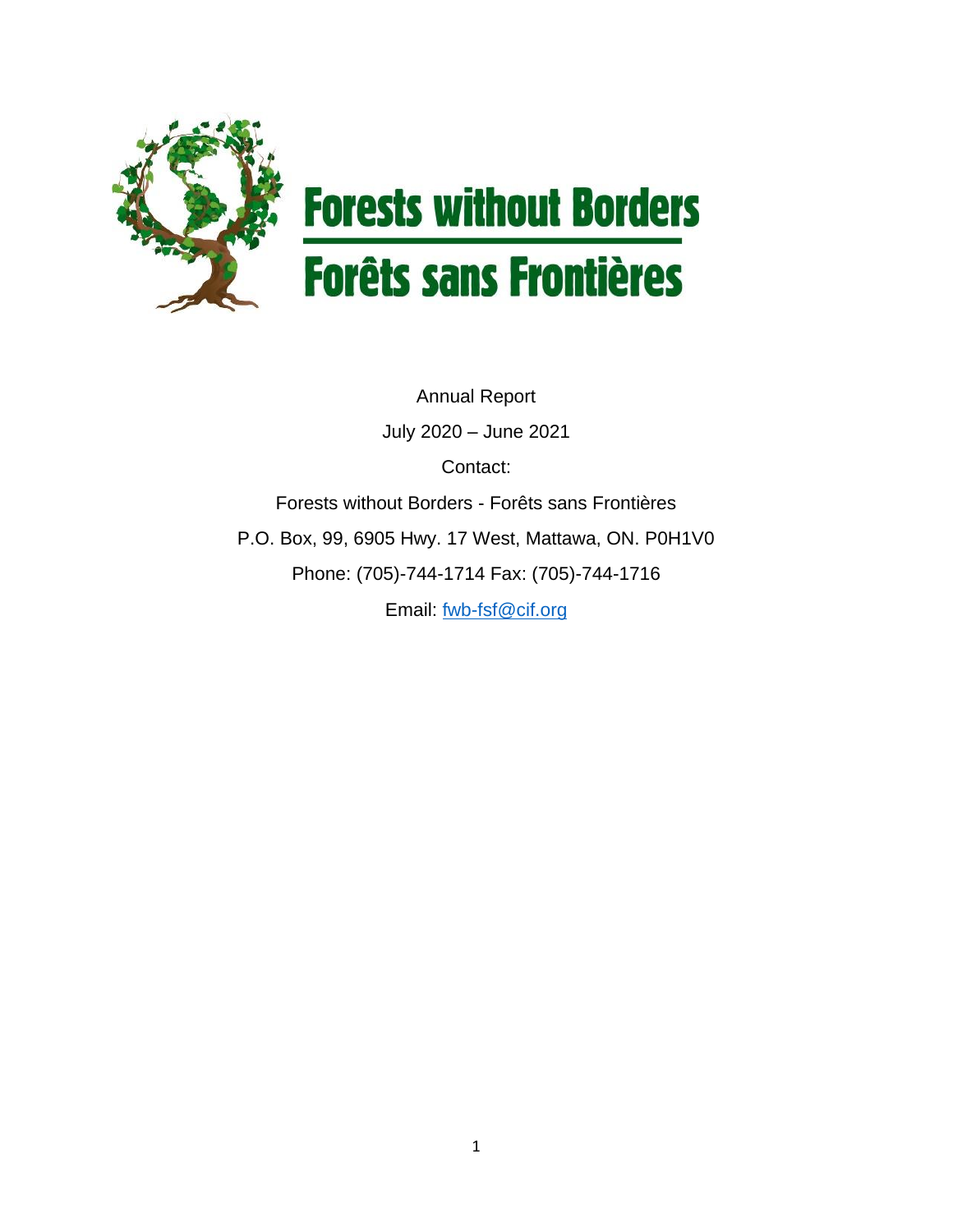# **Contents:**

# Page Number: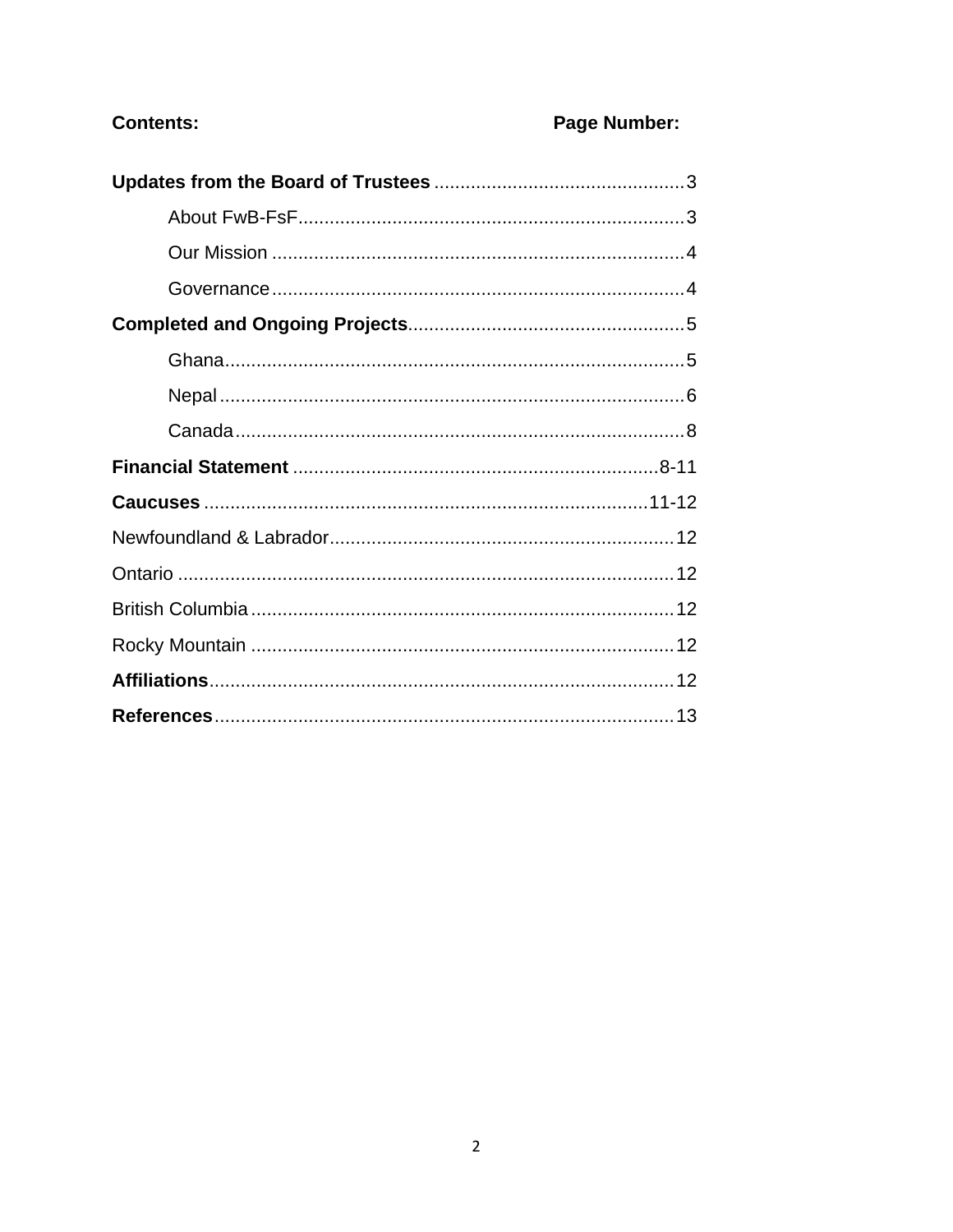### **Updates from the Board of Trustees**

*View of the Himalayas from Kaski District in Nepal*



Forests without Borders-Forêts sans Frontières (FwB-FsF) had a successful year in 2020-2021, thanks to our generous donors and the efforts of dedicated team of volunteers and local partners. We supported our ongoing projects in Nepal, Ghana, and Canada, despite the challenges with the ongoing COVID-19 global pandemic. We look forward to the completion of

these projects and to expand into new ones in the 2021-2022 fiscal year.

The COVID-19 global pandemic continues to make fundraising a challenge into 2022. Our successful cloth face mask fundraising campaign launched in 2020 supported our ongoing projects and encouraged everyone to stay safe and healthy. We pivoted and held a virtual Silent Auction at the Canadian Institute of Forestry's (CIF-IFC) Annual General Meeting on October 6-7<sup>th</sup>, 2020, achieving 94% of our targeted funding for this event. FwB-FsF is now working on new and innovative ideas for virtual fundraising in the coming year.

We invite our supporters to visit our website(www.fwb-fsf.org) for more information about our projects planned for 2021-22, and to find out how they can participate to reduce poverty, restore ecosystems, and promote sustainable natural resources around the world.

#### **About FwB-FsF**

FwB-FsF was established as an independent registered charity in Canada (Registration # 817698269) on January 10, 2010 with the help of members of the Canadian Institute of Forestry. Our goal is to improve the lives of people by restoring forests around the world. To date, FwB-FsF has worked on a number of projects around the globe, including in Haiti, Vanuatu, Tanzania, Cameroon, Ghana, Madagascar, Nepal, Canada and Uganda.

Currently we have ongoing projects in Nepal, and Ghana. We intend to continue these projects in the coming year and we are developing an additional project in Nepal.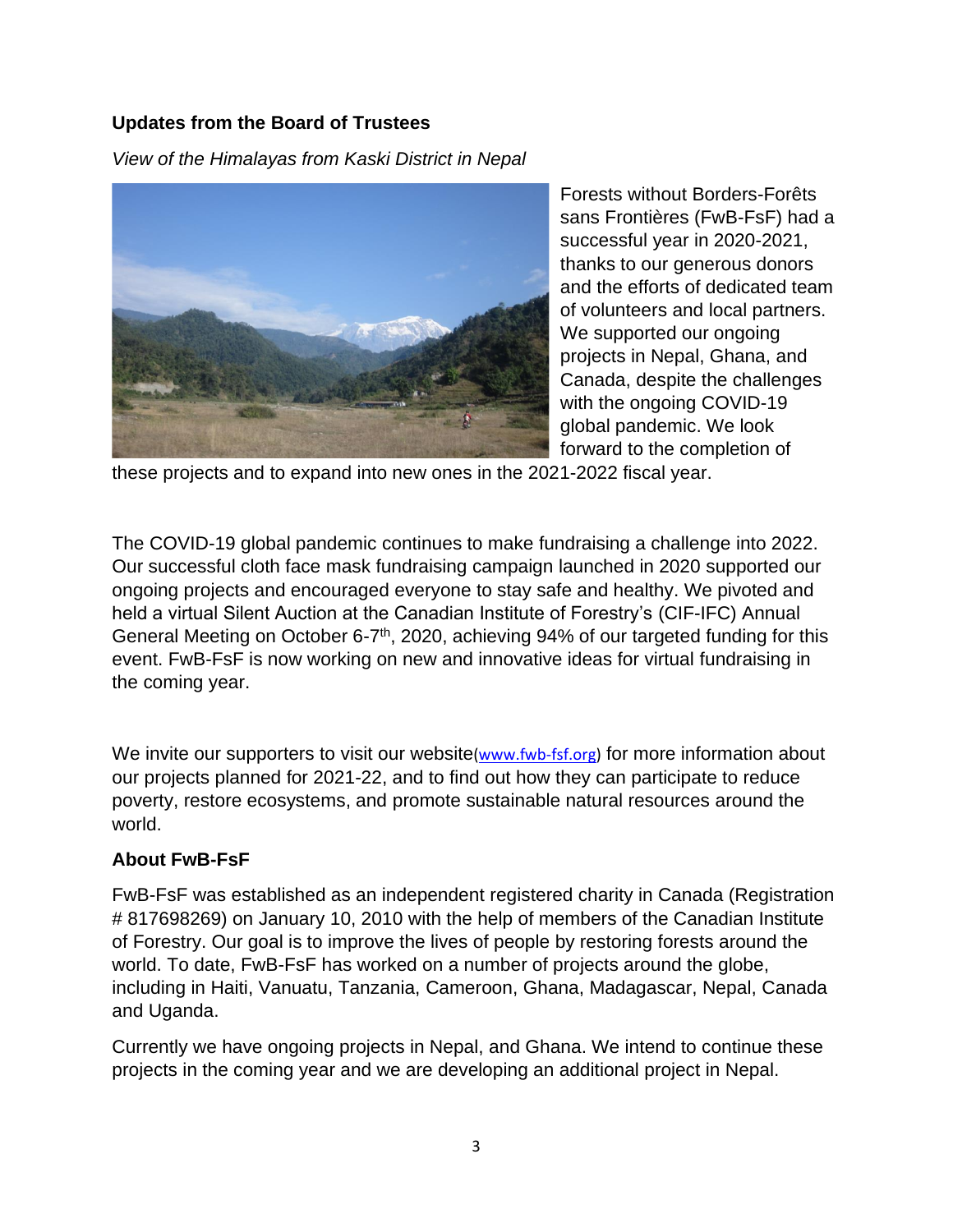#### **Our Mission**

Forests without Borders' mission is to work with people who wish to restore or improve their forests for health, security, the economy, and the environment by:

- Developing and delivering projects through partnerships,
- Responding to need and appeals,
- Targeted fundraising,
- Proactively promoting awareness of forests and their sustainable use.

#### **Governance**

FwB-FsF is governed by a volunteer board of trustees (Table 1) from across Canada. All trustees are unpaid and help to manage our ongoing projects by developing projects, fundraising, and helping raise awareness about our work. Our board works with local organizations in each country to ensure that there is buy-in and support, that is leadership, labour and funding, from local people who are responsible for establishing the projects and ensuring the long-term maintenance or expansion of the project.

| Trustee                  | Location                  | <b>Additional Role</b>     |  |
|--------------------------|---------------------------|----------------------------|--|
| <b>Fred Pinto</b>        | North Bay, ON             | <b>Founder and Chair</b>   |  |
| Peter Ackhurst           | Vancouver, BC             | <b>Vice President</b>      |  |
| Jerry Benner             | Heriot Bay, BC            |                            |  |
| <b>Linda Dwyer</b>       | Kitigan Zibi, PQ; Kitigan |                            |  |
|                          | Zibi Anishinabeg          |                            |  |
| Rod Hillyard             | St. John's, NL            |                            |  |
| Sharad Karmacharya       | Hinton, AB                |                            |  |
| Wendy J LeClair          | Wawa, ON                  |                            |  |
| <b>Breanne Neufeld</b>   | Thunder Bay, ON           |                            |  |
| <b>Candace Parsons</b>   | Vancouver, BC             | National fundraising chair |  |
| <b>Emmett Snyder</b>     | Toronto, ON               |                            |  |
| <b>Shereen Trenchard</b> | Hinton, AB                |                            |  |
| Lorne West               | Edmonton, AB              | <b>Treasurer</b>           |  |

#### Table 1 – Board of Trustees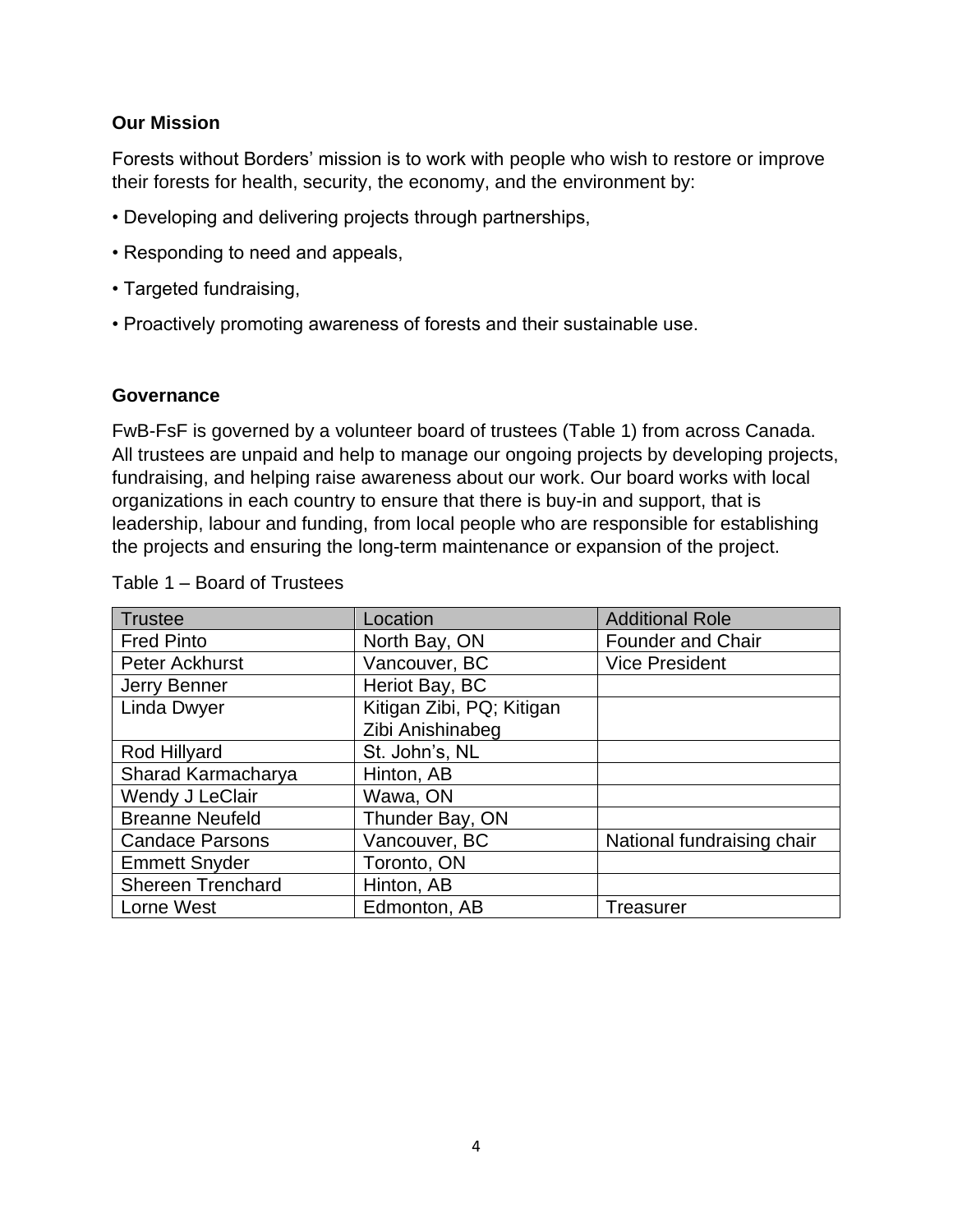#### **Completed and Ongoing Projects**

#### **Ghana**



The FwB-FsF Ghana Charcoal Project, which helps to mitigate climate change while providing local jobs and environmental sustainability, is now in year four of its fiveyear implementation (2018-2022). Using steel charcoal kilns, charcoal is produced safely and efficiently versus the old pit and mound kiln method which were labour intensive, had low conversion of wood to charcoal rates and caused wildfires that degraded the landscape. The steel charcoal kilns through the reduction of wildfires on the landscape have helped to preserve the natural vegetation thereby protecting biodiversity, soil and water quality

and amount, while providing new jobs and sources of income for five local communities.

*Three-year-old cassia sapling after grass was cut. These nitrogen-fixing trees will be harvested in year 4 for fuelwood and the cut stems will re-sprout.*

To date, FwB-FsF helped to establish a wood fuel production site on forty hectares of degraded land unsuitable for agriculture. This area has been planted with 50,000 mahogany and cassia trees by local villagers for future harvesting to start in 2022-23. The charcoal steel kiln project has transformed local wood fuel use via a partnership between village charcoal producers, traditional leaders, the Ghana Forest Services Division and the United Nations Development Programme.



By engaging the local communities, traditional chiefs and local charcoal producers, a cooperative was formed to promote the use of dead and dying trees in the surrounding community forest lands for charcoal production while the plantations grow, to establish charcoal wood fuel plantations, to limit burning to cleared fields and to manage the finances including how much is saved for replacement and future expansion of the project. These communities now have a wildfire control patrol

as well as other social and economic benefits from new jobs and micro-lending to small businesses due to the new value supply chain that has been created.

*Steel charcoal kilns convert wood efficiently and creates jobs for villagers.*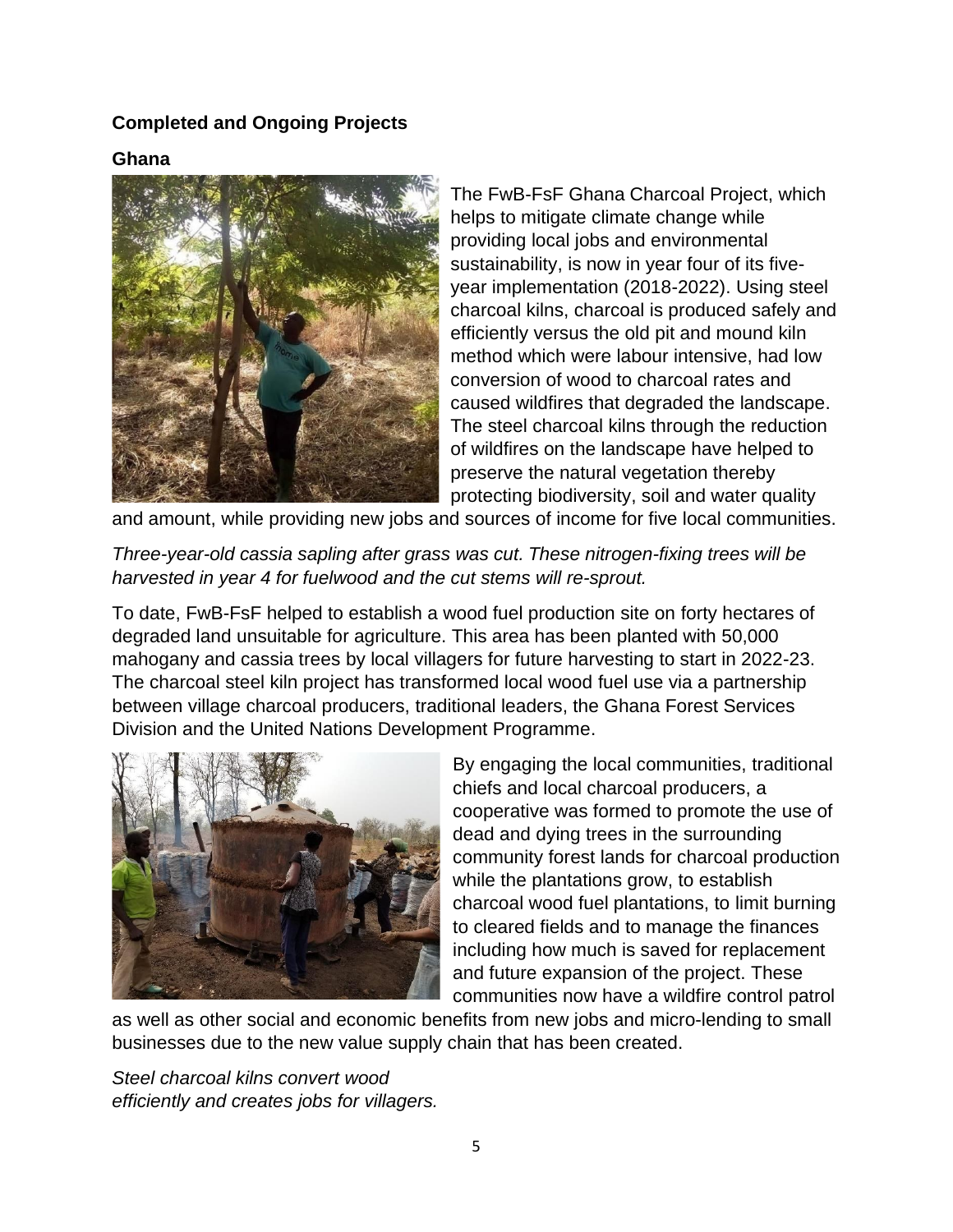The FwB-FsF Project continues to support the expansion of the wood fuel plantations to 80 ha by the end of 2022, thus creating more job opportunities for local women and men. Another 20 ha of tree planting in the wood fuel area is planned for completion in 2021-2022.

#### **Nepal**



Chandika Primary School in Kaski District, Nepal, Primary School is located about one and half hour drive from city of Pokhara. A one-year project by ChariTREE and Forests without Borders for tree planting and environmental education, entitled "School Plantation and Environmental Education Project", was coordinated by Lions Club of Pokhara Samarpan. The project was launched on April 2021 and completed on October 2021. Its objectives are to help Chandika Primary School to establish a plantation on the school premises and distribute trees to plant in the student's private households to

*Fenced area for planting at Chandika Primary School.*



create an awareness about the importance of trees and the environment. The primary goal was to help provide learning opportunities in environmental education. The other objectives are to help in the beautification of the school premises by providing greenery and shade to moderate the temperature,

reduce noise, improve air quality, prevent flooding, and increase forest cover to help to fight climate change.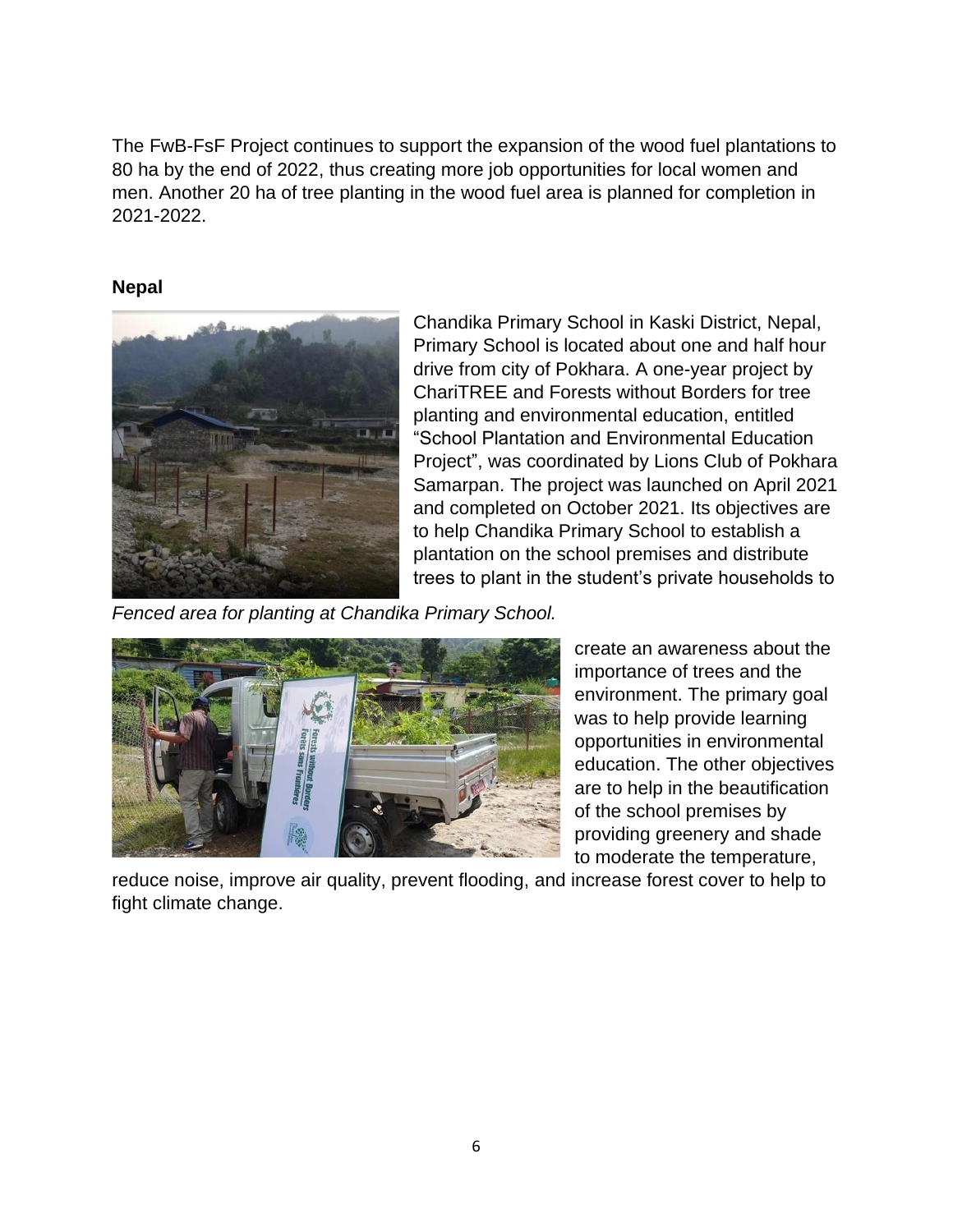

*Planting day at Chandika Primary School with volunteers and students.*

Completed activities included the fencing of the school compound and the plantation area that provides protection for the plantation and also provide a safe and secure environment for the students. Extensive site preparation work was needed as the plantation site was rocky and sandy. Topsoil was purchased and added to the site. Seventeen different species of trees (ornamental, fruit, religious, spice and timber) were sourced from the local tree nursery and the district nursery operated by the Forest Department (Government of Nepal) for planting.

Students, teachers, school management committee members, Lions Club members and local officials participated in planting a total of 375 trees on the school premises and on the land acquired for the plantation. A further 200 fruit trees were distributed to students to plant at their homes. These trees will be inspected by teachers and form part of the pupil's academic evaluation. The Chandika Primary School project has become a demonstration area for other schools in the region who are also interested in participating.



*Planted seedlings*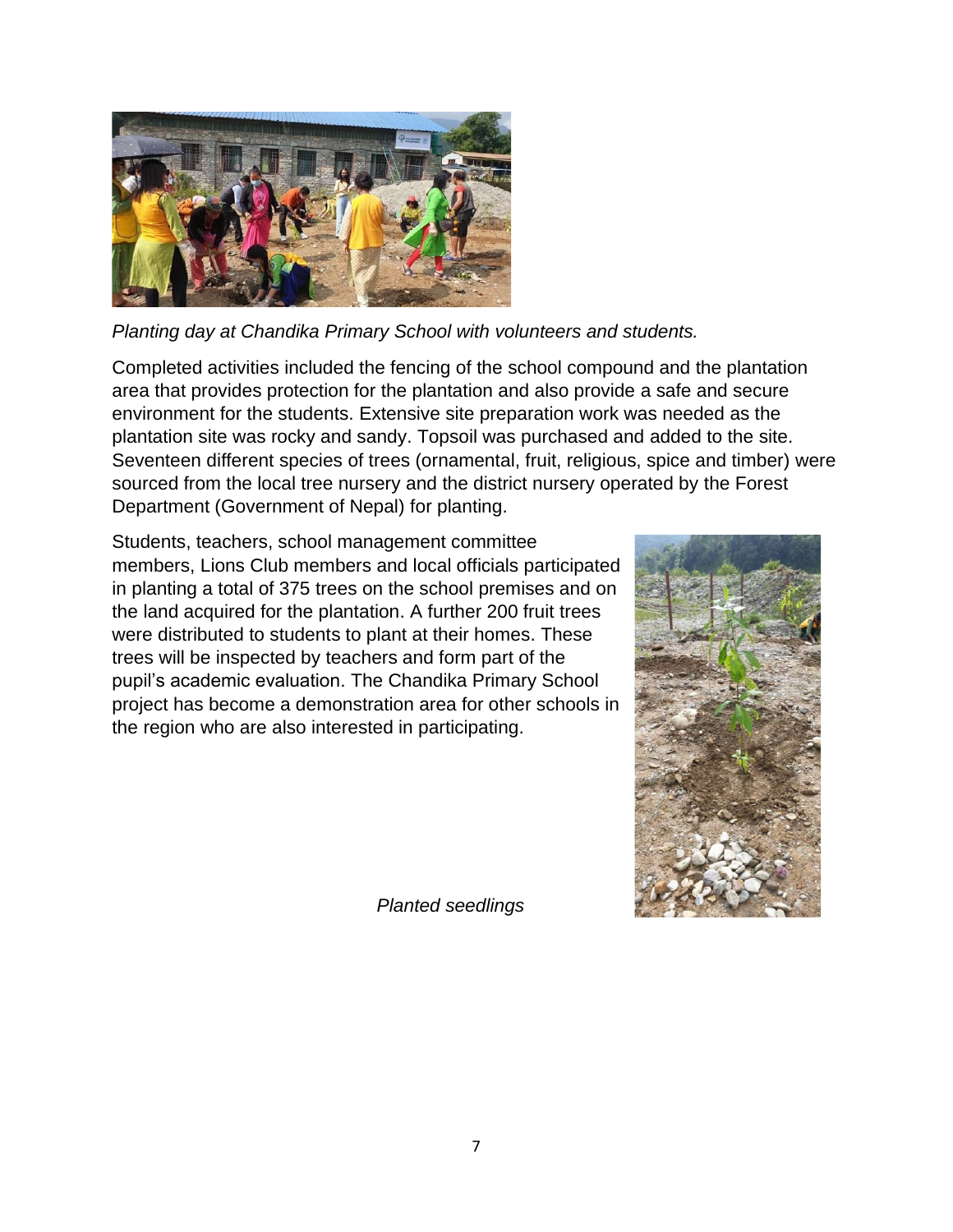#### **Canada**



FwB-FsF partnered with Trees for Nipissing on the Marsh Drive Landfill Site Forest Restoration project in North Bay, Ontario. The project aims to plant 225 native trees and shrubs each year as part of a multi-year program to return a landfill site closed and capped in 1991 to a natural forest condition. This site is located near Chippewa Creek, which flows into Lake Nipissing. These planted areas will help to revegetate the site to improve water quality, reduce soil erosion, improve wildlife habitat, and to offset greenhouse gases in a recreation area with nature trails that may be promoted for tourism use.

*Volunteers planting trees at Marsh Drive Landfill Forest restoration site*



TD Tree Days generously provided financial support towards the first year of tree and shrub planting in the summer of 2021. Tree and shrub species planted on the site by volunteers from Trees for Nipissing included sugar and red maple, white spruce, red oak, birch, serviceberries, and nannyberries. FwB-FsF hopes to continue supporting this project to completion with TD Tree Days, subject to the approval annually with Trees for Nipissing.

*Volunteer mulching a red oak seedling at Marsh Drive Landfill.*

#### **Financial Statement**

Finances for the 2020-2021 fiscal year are reported in Tables 2 - 4. This information is summarized from FwB-FsF's detailed financial statements which are available upon request. Over the past year, income has declined due in part to the challenges of fundraising during a global pandemic. The total expenses (\$ 31,155.61, table 2) exceeded revenues (\$28,145.23; table 3) for a net loss for the year of \$3,100.38.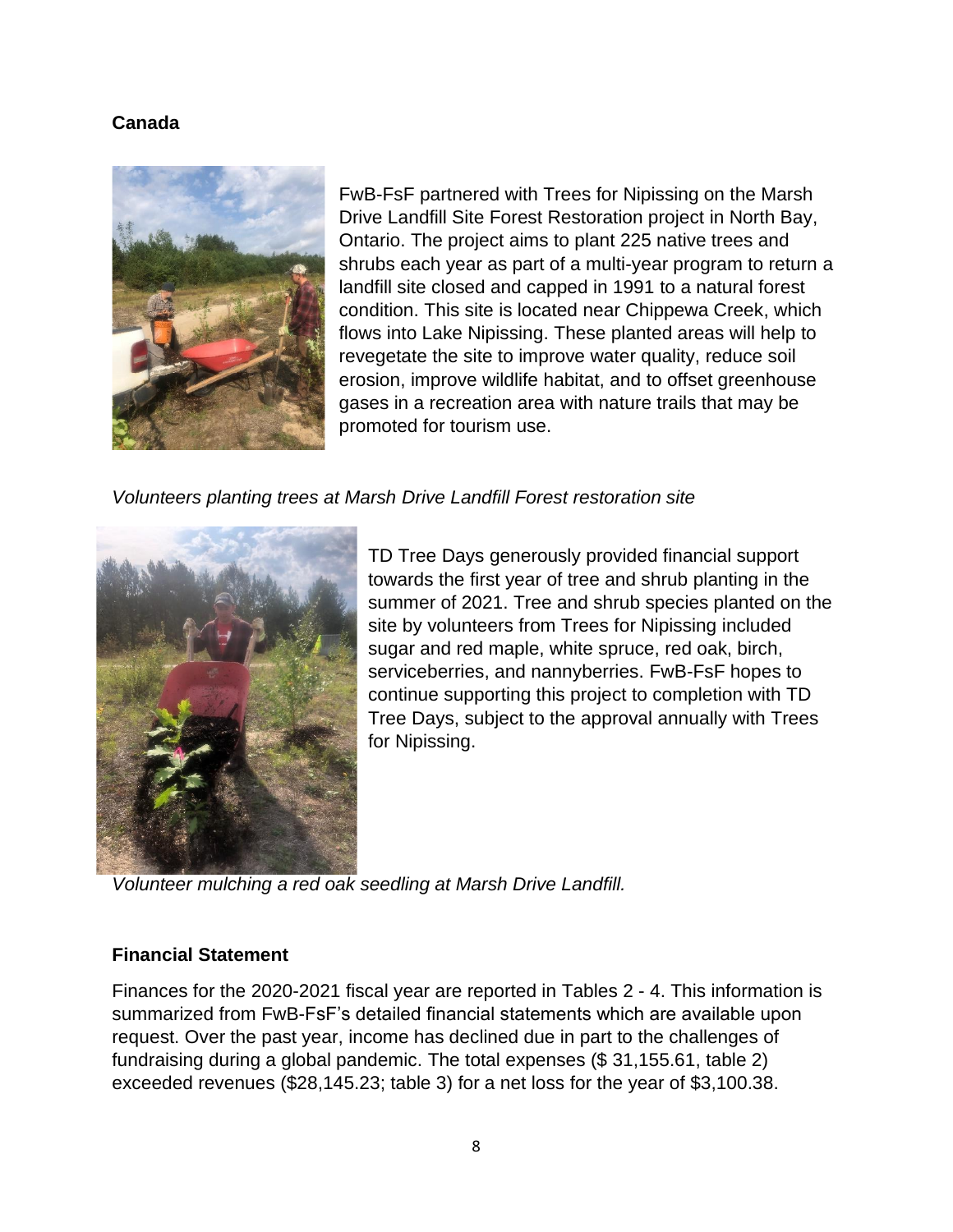| <b>Expenses</b>             | \$ CAD    | Percentage (%) |
|-----------------------------|-----------|----------------|
| Accounting                  | 1,500.00  | 5              |
| Website                     | 408.64    |                |
| Interest and Bank Fees      | 102.76    | $0^*$          |
| <b>Project Funding</b>      | 25,550.00 | 82             |
| <b>Fundraising Expenses</b> | 3,594.21  | 12             |
|                             |           |                |
|                             |           |                |
| <b>Total Expenses</b>       | 31,155.61 | 100            |

Table 2 - Expenses for 2020-2021 Fiscal Year(July 1, 2020 – June 30, 2021)

Table 3 - Revenue for 2020-2021 Fiscal Year(July 1, 2020 – June 30, 2021)

| <b>Revenue</b>                | \$ CAD     | Percentage (%) |
|-------------------------------|------------|----------------|
| <b>Donations</b>              | 22, 390.23 | 80             |
| <b>Silent Auction Revenue</b> | 855.00     | 3              |
| Sponsorship                   | 0.00       | 0              |
| Fundraising                   | 4,900.00   | 17             |
|                               |            |                |
|                               |            |                |
| <b>Total Revenue</b>          | 28,145.23  | 100            |

The shortfall of \$3,100.38 was covered through funds held in reserve.

Successful fundraisers in 2020-21 included the sale of cloth face masks that displayed the FwB-FsF logo, the Silent Auction hosted by the CIF/IFC, and the generous donations from our supporters.

FwB-FsF maintains a balanced and positive net asset position, with no outstanding liabilities(see Table 4).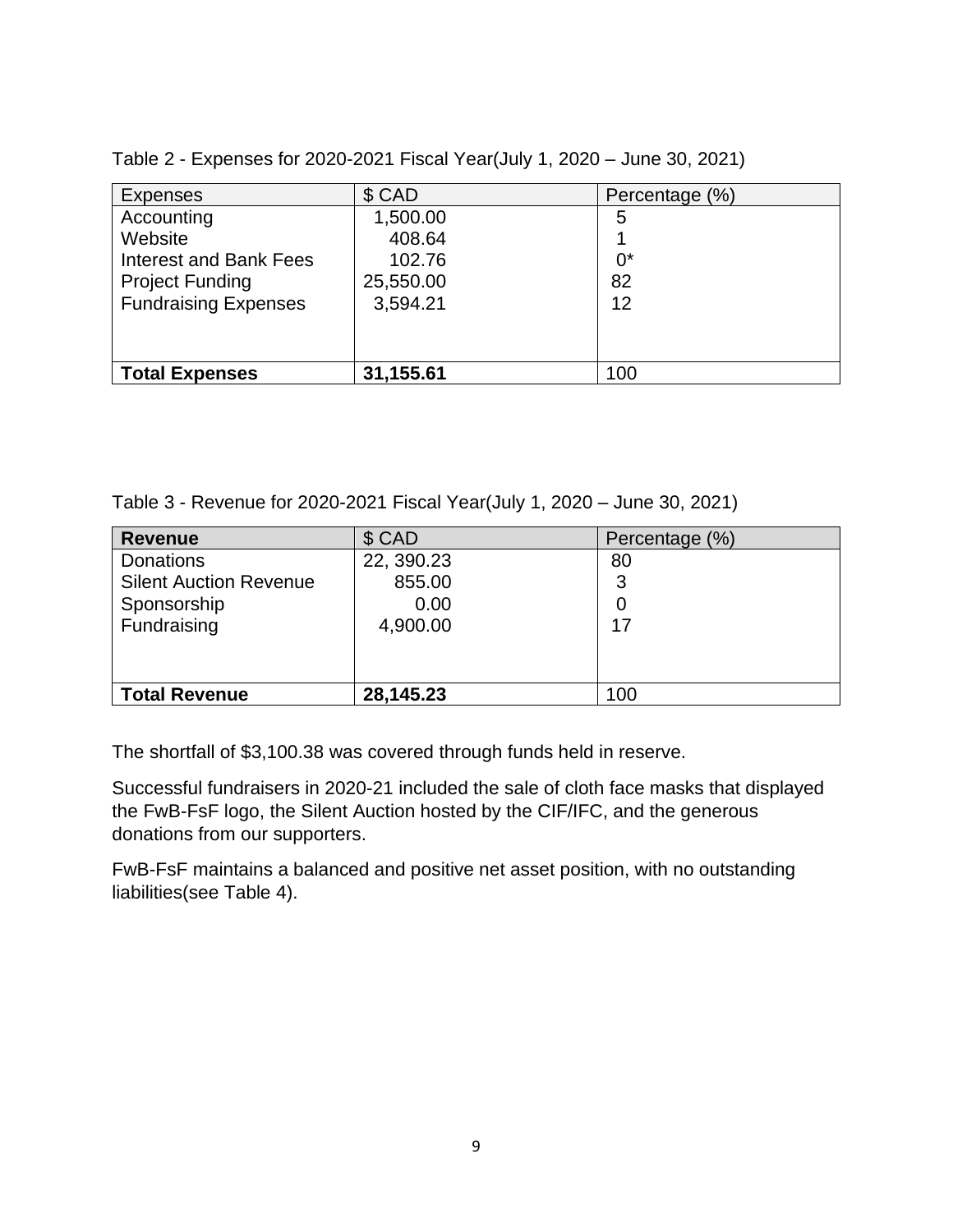| <b>Forests Without Borders</b><br>Balance Sheet as at June 30, 2021 (unaudited, in \$CAN) |                             |                      |                                                               |                             |                      |  |  |  |
|-------------------------------------------------------------------------------------------|-----------------------------|----------------------|---------------------------------------------------------------|-----------------------------|----------------------|--|--|--|
| <b>Assets</b>                                                                             | <b>Current Yr</b><br>(2021) | Previous<br>Yr(2020) | <b>Liabilities</b>                                            | <b>Current Yr</b><br>(2021) | Previous<br>Yr(2020) |  |  |  |
| Current<br><b>Assets</b>                                                                  |                             |                      | Current<br>Liabilities                                        | $\overline{0}$              | 0                    |  |  |  |
| (unrestricted)                                                                            | 48,791.38                   | 51,801.76            |                                                               |                             |                      |  |  |  |
| Cash                                                                                      | 0                           | $\overline{0}$       |                                                               |                             |                      |  |  |  |
| Total<br>Receivable                                                                       |                             |                      | <b>Total</b>                                                  |                             |                      |  |  |  |
| <b>Total Current</b>                                                                      | 48,791.38                   | 51,801.76            | <b>Liabilities</b>                                            | $\overline{0}$              | $\overline{0}$       |  |  |  |
| <b>Assets</b>                                                                             |                             |                      |                                                               |                             |                      |  |  |  |
|                                                                                           |                             |                      | <b>Net Assets</b>                                             |                             |                      |  |  |  |
|                                                                                           |                             |                      | Current<br><b>Assets</b><br>(unrestricted)                    | 48,791.38                   | 51,801.76            |  |  |  |
|                                                                                           |                             |                      | <b>Total Net</b><br><b>Assets</b>                             | 48,791.38                   | 51,801.76            |  |  |  |
|                                                                                           |                             |                      | <b>Total</b><br><b>Liabilities &amp;</b><br><b>Net Assets</b> | 48,791.38                   | 51,801.76            |  |  |  |

Table 4 – Balance Sheet as at June 30, 2021

Our fundraising efforts rebounded in 2021, showing a strong upwards trend(see Fig. 1). The FwB-FsF board of trustees (Table 1) will continue to conduct fundraising activities and to use available resources to provide continued support to ongoing international work. A fundraising subcommittee was formed in 2021 to promote awareness of the FwB-FsF work, to seek donations, and to explore new and innovative fundraising ideas as well as to provide continued support for successful fundraising activities.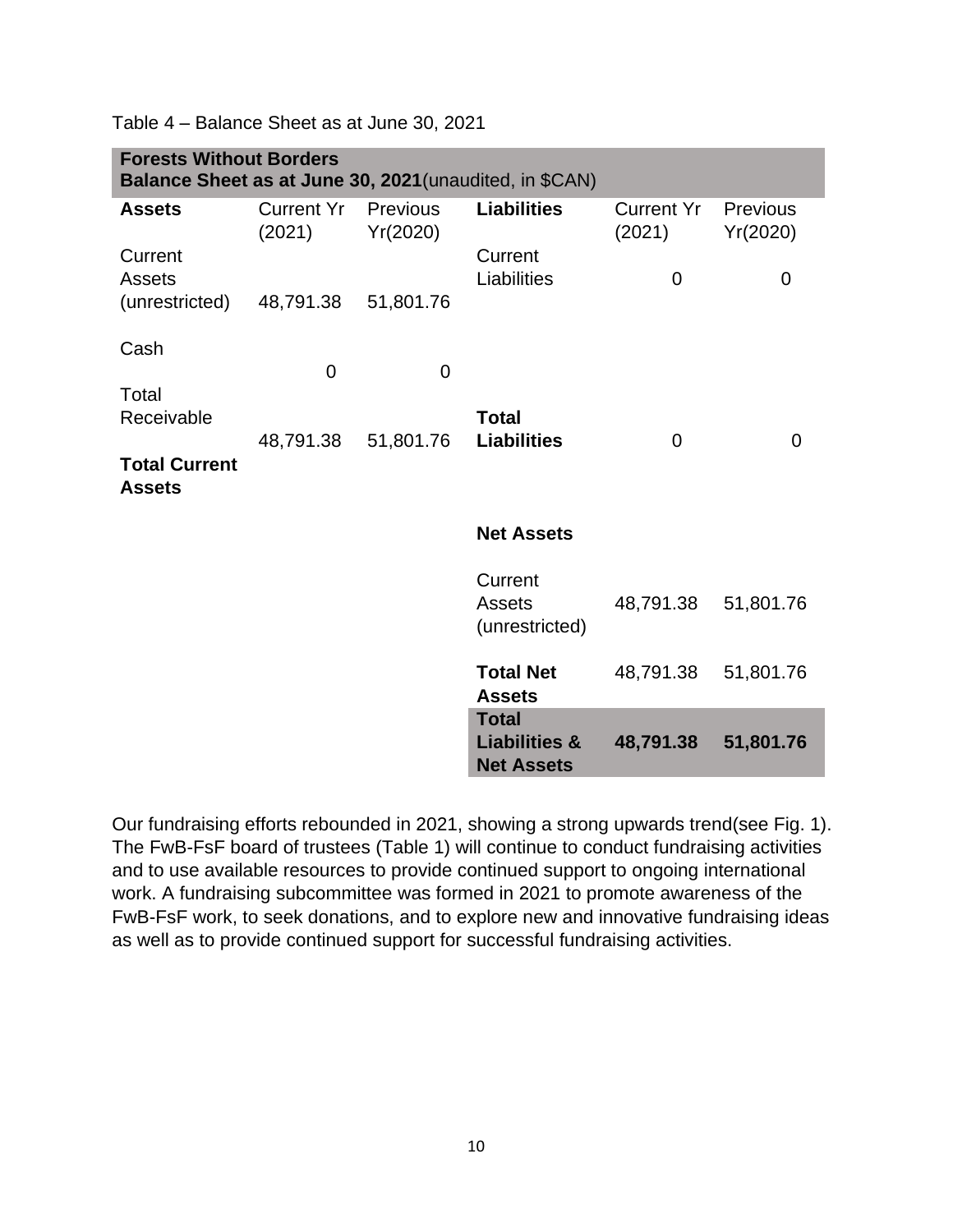Figure 1 – Financial Trend graph



The International Institute of Field Studies (IIFS) based in Hinton, Alberta, Canada is planning a fundraiser benefitting FwB-FsF via a trip in autumn 2022 to the Himalayan region of Nepal for interested Canadian foresters and natural resource professionals. Activities include an elephant safari to see rhinoceros in Chitwan National Park, a visit to local community forest projects, and visits to World Heritage sites. The IIFS has been organizing trips to Nepal since 2001.



*Participants in IIFS fundraiser trip for FwB-FsF to the Himalayan region of Nepal*

# **Caucuses**

Members of the CIF-IFC that are engaged in the activities of FwB-FsF are dispersed across Canada. To enable them to collaborate, several have formed a CIF/IFC Caucus of FwB-FsF. Caucuses are represented in four provinces: Newfoundland and Labrador (NL), Ontario, Alberta, and British Columbia: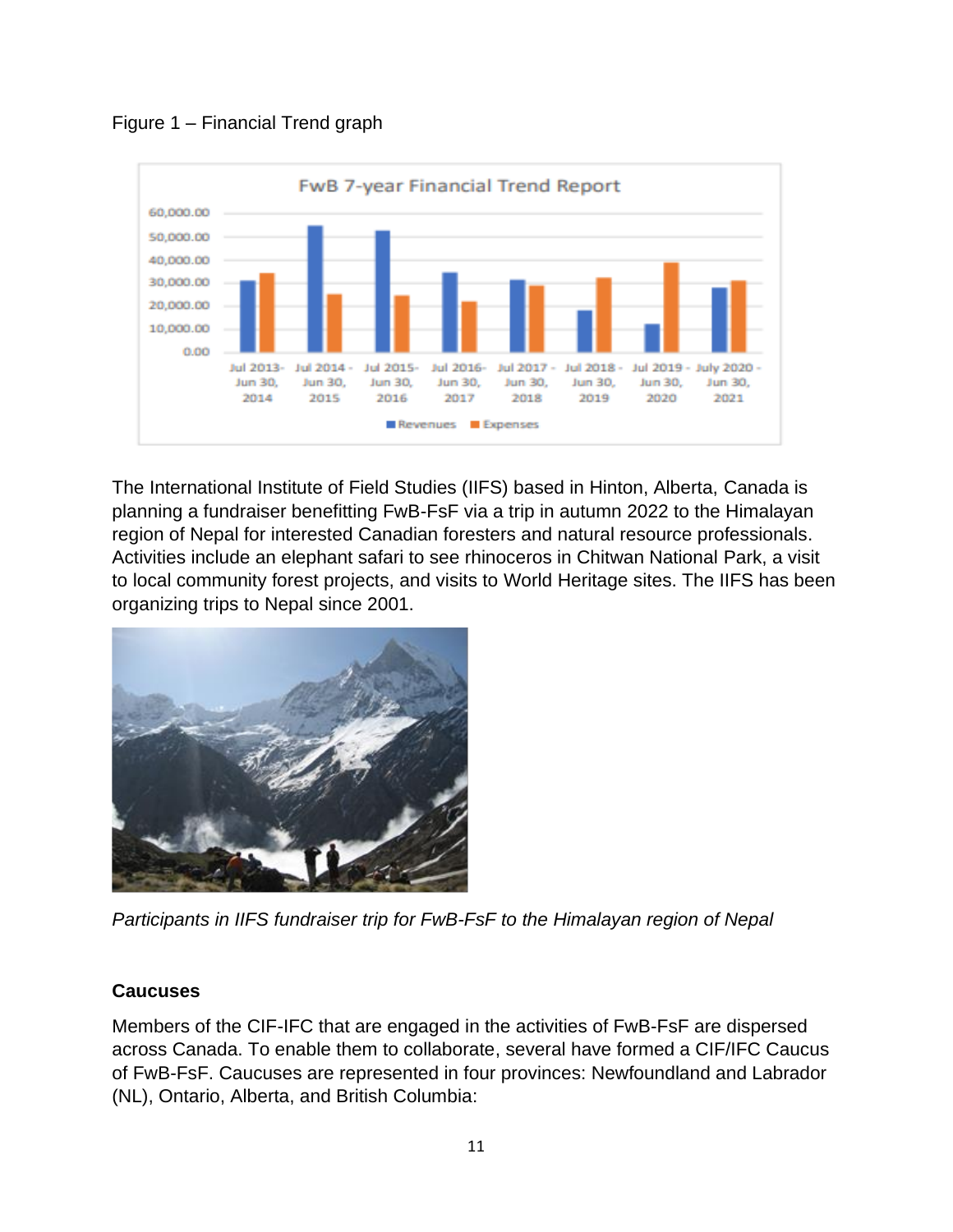#### **Newfoundland & Labrador**.

The NL caucus was the first one formed and continues to be one of the most enthusiastic and energetic groups. This Caucus hosts plenty of fundraising events each year, with one of their most successful, and most lucrative, being their annual silent auction.

#### **Ontario**

At this time, the goal of this caucus is to have representation from each CIF/IFC section in Ontario, who can promote the activities of FwB-FsF, and to try to get Universities and Colleges actively involved. They have been actively supporting FwB-FsF projects in Ghana

#### **British Columbia**

The British Columbia caucus was formed in May 2014. Primary fundraising comes from a variety of sources and events such as the UBC Christmas Tree Sale. Other events have been held in Vancouver, Prince George, Quesnel, 14 Campbell River, and Victoria, BC. Members from British Columbia are also engaged in FwB-FsF projects.

#### **Rocky Mountain**

The Rocky Mountain Section (RMS) has supported Forest without Borders since its inception. To increase the focus on FwB-FsF, a group of RMS members created a Caucus which works to increase awareness, raise funds and advocate for special interests. The Caucus coordinates fund-raising events and actively encourages donations.

#### **Affiliations**

#### **Canadian Institute of Forestry**

The CIF/IFC and FwB-FsF have a formal collaborative partnership agreement to help to support and promote their mutual goals and objectives. The CIF/IFC promotes FwB-FsF via advertising and articles published in *The Leader* magazine, on its Twitter account, and at its Annual General Meetings. The FwB-FsF board of trustees created a successful online Silent Auction featuring 55 donated items that was a highlight of the 113th CIF/IFC virtual online 2021 Annual General Meeting. Every FwB-FsF trustee is a member in good standing of the CIF/IFC and is affiliated with their local CIF/IFC member Section across Canada.

Students at all universities and colleges that receive CIF/IFC silver rings are encouraged to host activities that increase awareness of sustainable forestry and the work of FwB-FsF.